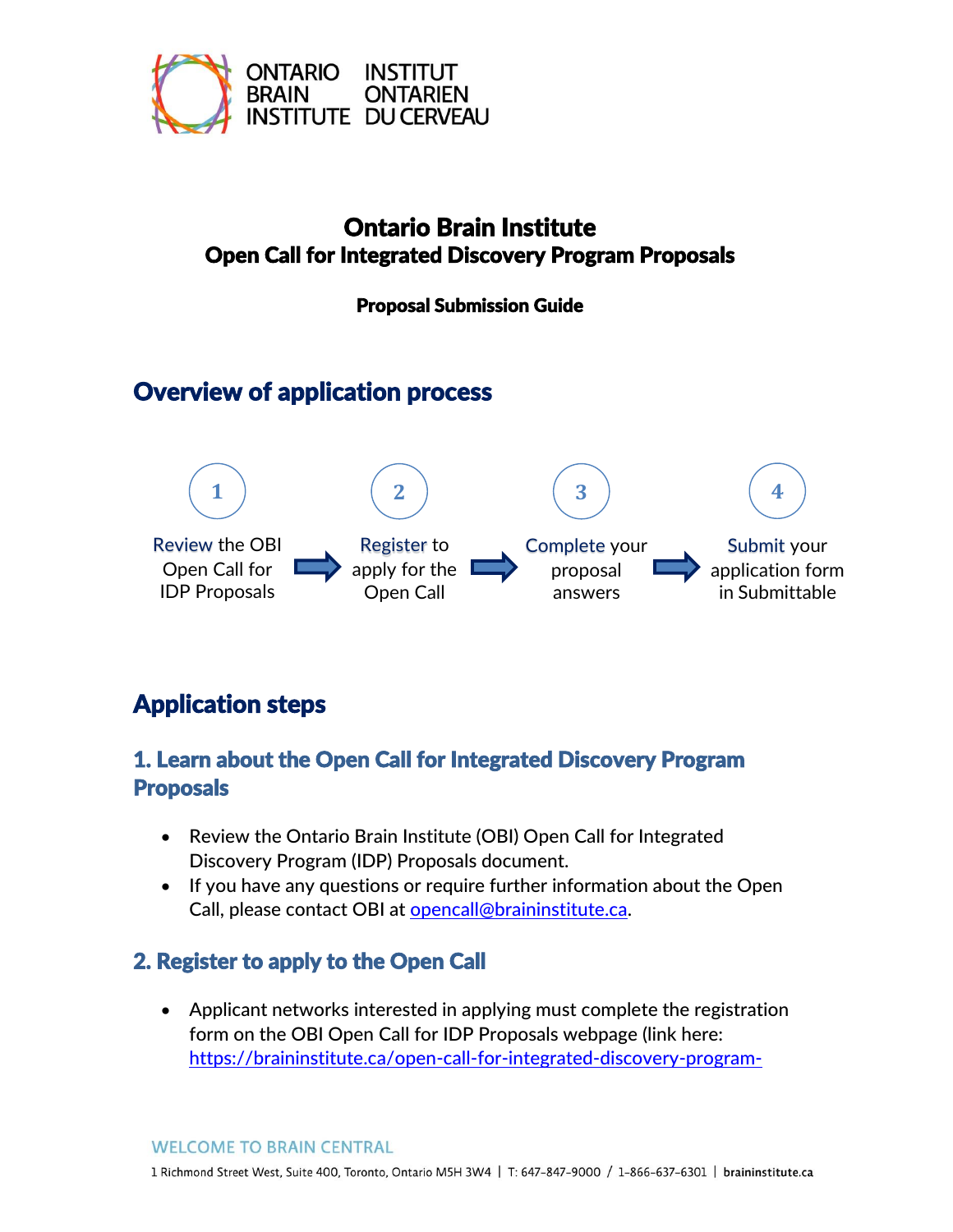

[networks\)](https://braininstitute.ca/open-call-for-integrated-discovery-program-networks) to gain access to the online application submission platform, Submittable.

- o Applicant networks should appoint the Director/co-Director to complete the registration form.
- OBI will respond to all registrations by email within three (3) business days. OBI will send the following information to registrants:
	- $\circ$  a link to the Submittable application form for applicants to enter their proposal answers.
	- o a fillable Word document version of the Open Call for IDP Proposals for interested applicants to draft their answers collaboratively with network members.
- Applicants will have to sign up for a free Submittable account to complete the online application form. Please visit the following guide to learn how to set up an account: [https://submittable.help/en/articles/904856-how-can](https://submittable.help/en/articles/904856-how-can-i-submit)[i-submit](https://submittable.help/en/articles/904856-how-can-i-submit)
	- o OBI recommends applicant networks assign one (1) person to sign up for the account and input their answers into the application form. Completed or partially completed forms cannot be transferred between Submittable accounts.
	- o OBI encourages the assigned account holder to use an email address they check frequently. Emails from Submittable about the application will be sent to that address. Note that emails from Submittable may land in the junk/spam folder, or if using a Gmail account, in the "Promotions" folder.

#### 3. Complete your proposal

- Applicants are encouraged to start drafting their proposal answers as early as possible. Please reach out to OBI with any questions about the Open Call for IDP Proposals content at [opencall@braininstitute.ca](mailto:opencall@braininstitute.ca)
- To facilitate drafting answers collaboratively among network members, applicants may use the Word document version of the Open Call for IDP Proposals to develop and revise answers before inputting into the application form.
- Applicants may choose to either: